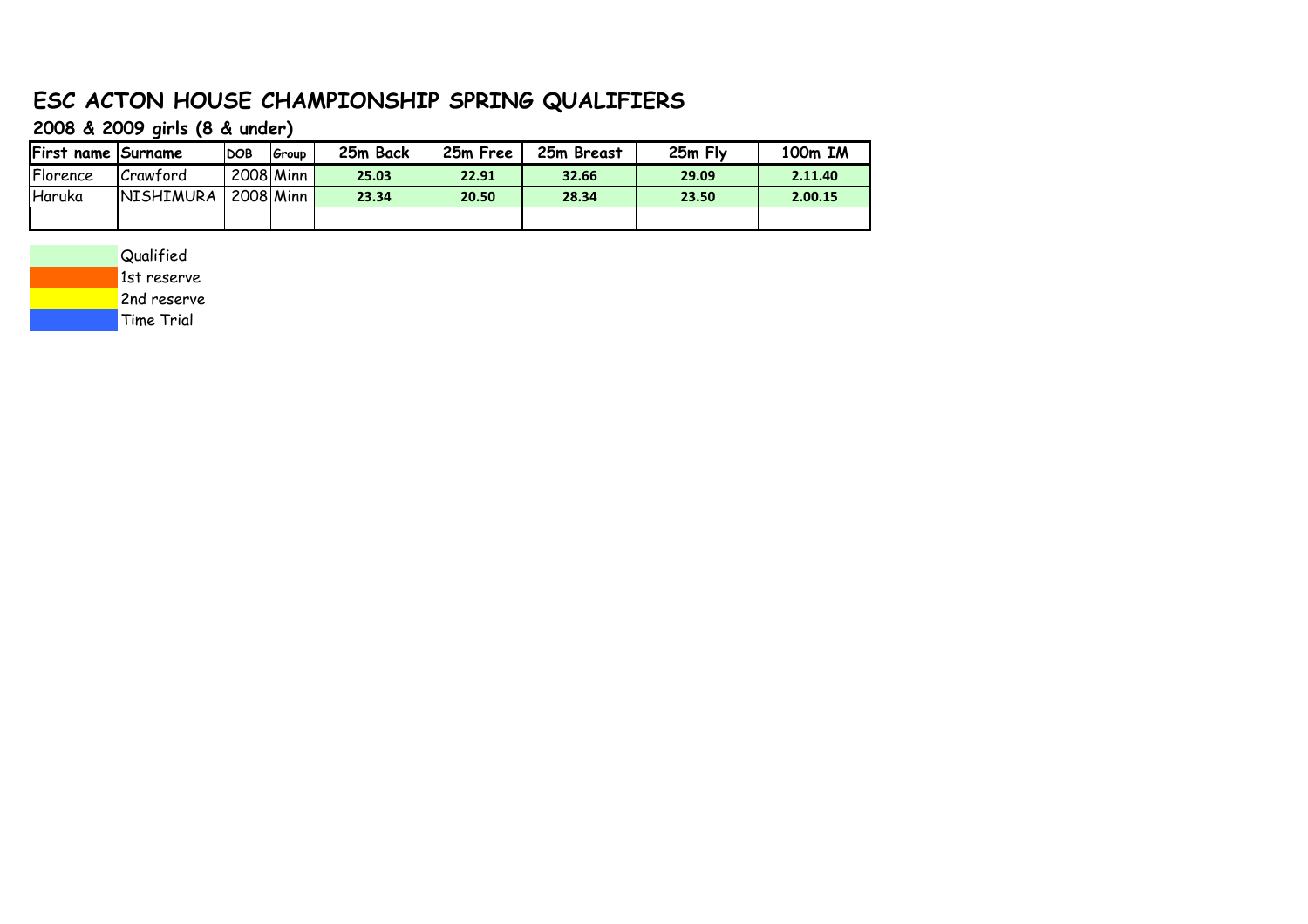### **2008 & 2009 boys (8 & under)**

| First name Surname |                  | <b>DOB</b> | Group     | 25m Back | 25m Free | 25m Breast | 25m Fly | 100m IM |
|--------------------|------------------|------------|-----------|----------|----------|------------|---------|---------|
| Daniel             | <b>STRELTSOV</b> |            | 2008 Minn | 25.88    | 19.44    | 26.87      | 23.47   | 2.04.16 |
| Zachary            | <b>BOWDEN</b>    |            | 2008 Minn | 28.60    | 28.09    | 33.22      | 39.00   | 2.37.71 |
| Jake               | <b>BOWDEN</b>    |            | 2008 Minn | 26.97    | 20.75    | 33.54      | 32.28   | 2.31.00 |
|                    |                  |            |           |          |          |            |         |         |

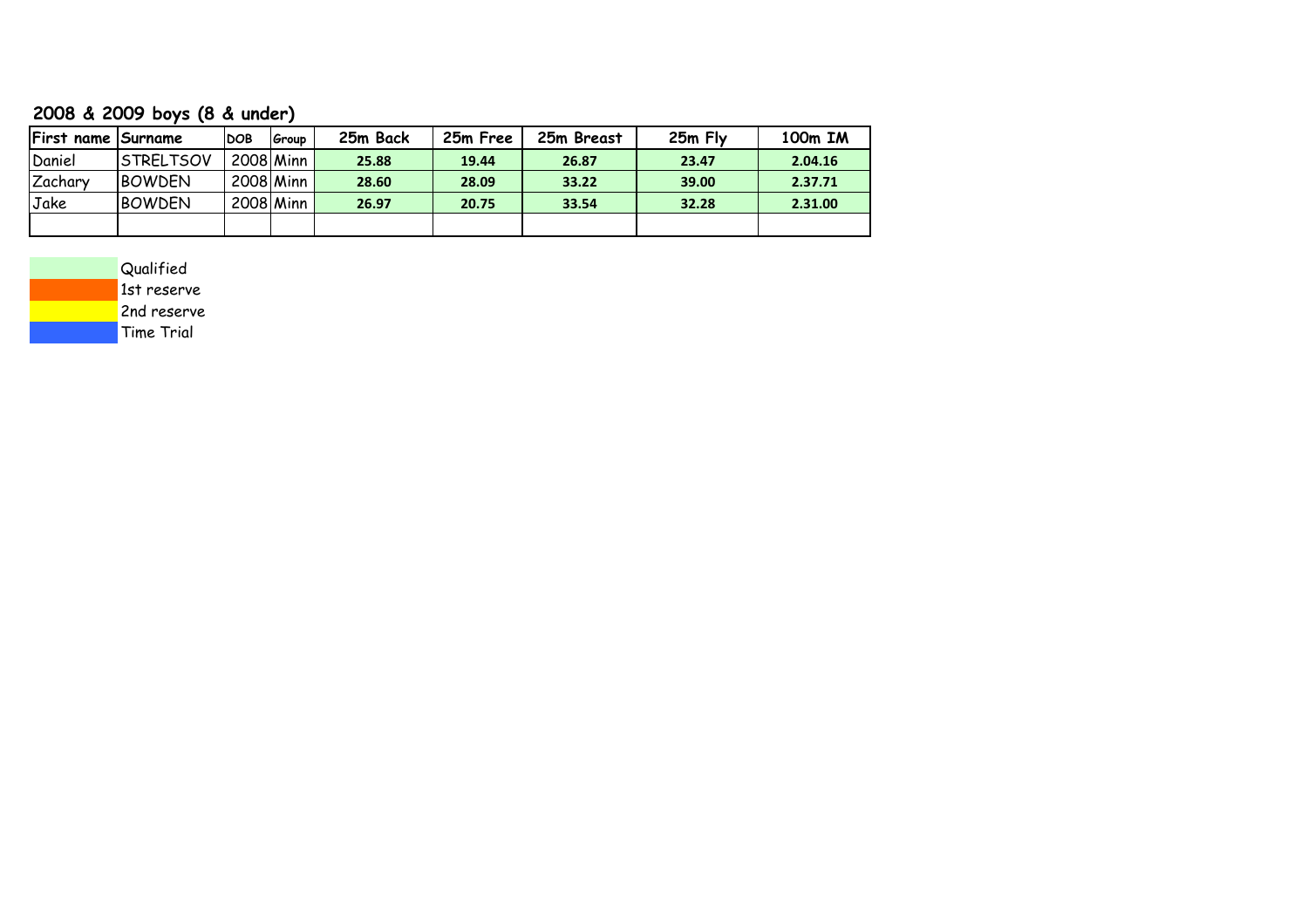## **2007 & 2006 girls (9/10 year olds)**

| First name   | Surname        | <b>DOB</b> | Group       | 50m Back | 50m Free | 50m Breast | 25m Fly | 100m IM           |
|--------------|----------------|------------|-------------|----------|----------|------------|---------|-------------------|
| Alice        | Rasmussen      | 2007 Tad   |             | 54.22    | 51.00    | 1.00.16    | 30.28   | 2.01.32           |
| Hannah       | MACCORMAC      | 2007 Tad   |             | 50.53    | 48.56    | 1.01.88    | 26.81   | 2.02.00           |
| Airi         | YAMASAKI       |            | $2006$ Herr | 53.91    | 49.53    | 1.00.94    | 26.66   | 2.02.75           |
| Milla        | <b>FREEMAN</b> |            | $2006$ Herr | 50.91    | 48.47    | 1.03.00    | 25.91   | 2.03.78           |
| Kimberley    | Campbell       |            | 2007 Minn   | 57.62    | 50.19    | 1.03.47    | 26.57   | 2.06.69           |
| Ilayda       | <b>MALLEY</b>  |            | $2006$ Minn | 56.40    | 51.72    | 1.07.19    | 29.91   | 2.09.66           |
| <i>Ciara</i> | Keating        |            | 2007 Minn   | 59.89    | 53.28    | 1.09.28    | 29.13   | 2.14.39           |
| Luna         | MEHMEDBAS1     |            | $2006$ Minn | 56.94    | 55.79    | 1.10.84    | 33.94   | 2.26.43           |
| Eden         | FEO-ISAAC      |            | $2006$ Minn | 1.00.22  | 55.66    | 1.33.19    | 34.69   | 2.31.03           |
| Lili         | Bertrand       |            | $2006$ Minn | 1.05.06  | 1.03.16  | 1.21.38    | 35.94   | 2.36.91           |
| Rosabel      | SAJADI         |            | $2006$ Minn | 1.06.12  | 1.04.31  | 1.11.53    | 38.72   | DQ br legs on fly |
| Sara         | ALRAMAHI       |            | 2007 Minn   |          |          |            |         |                   |
| Abigail      | <b>BATHULA</b> |            | 2007 Minn   |          |          |            |         |                   |
| Eden         | Myers          |            | 2007 Minn   |          |          |            |         |                   |
| Mia          | LAMBAKIS       | $2007$ Tad |             |          |          |            |         |                   |
| Hannah       | <b>WHILEY</b>  |            | $2006$ Herr |          |          |            |         |                   |
| Katherine    | <b>JANSEN</b>  |            | $2006$ Herr |          |          |            |         |                   |
|              |                |            |             |          |          |            |         |                   |

**Qualified** 

1st reserve

2nd reserve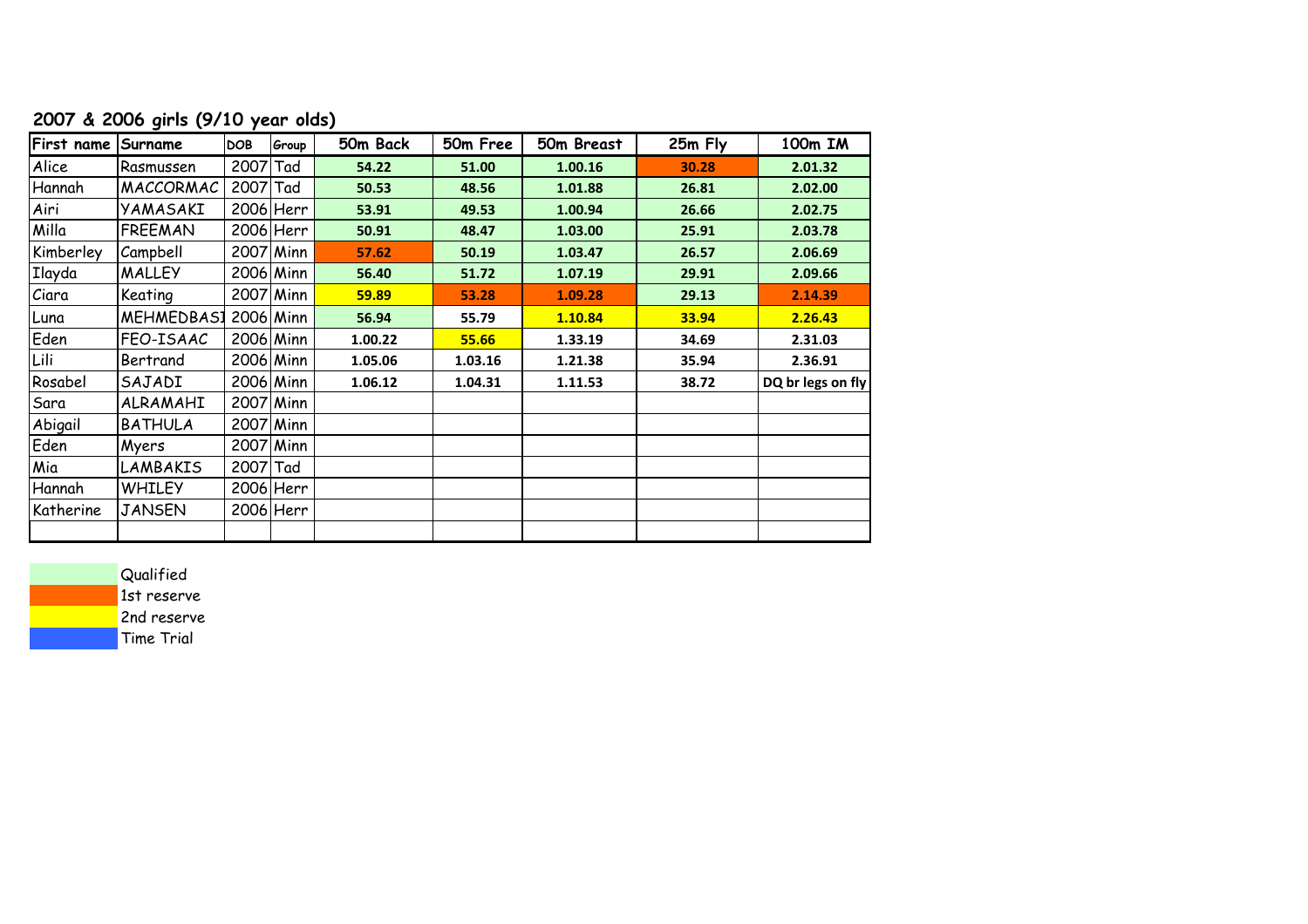### **2007 & 2006 boys (9/10 year olds)**

| First name | Surname           | <b>DOB</b> | Group       | 50m Back | 50m Free | 50m Breast | 25m Fly           | 100m IM              |
|------------|-------------------|------------|-------------|----------|----------|------------|-------------------|----------------------|
| Abdel      | HADJAZI           | 2006 Tad   |             | 42.00    | 39.68    | 59.97      | 20.4              | 1.42.69              |
| Fras       | Hussien           | 2007 Tad   |             | 44.53    | 39.50    | 1.00.09    | 22.94             | 1.53.03              |
| Jamess     | GREENFIELD        | 2006 Minn  |             | 52.41    | 49.69    | 59.63      | 25.59             | 2.05.50              |
| Maksym     | Bielak            |            | 2006 Minn   | 52.28    | 50.60    | 1.11.31    | 29.16             | 2.17.03              |
| Sai        | Bhatia            | 2006 Tad   |             | 51.41    | 50.39    | 1.06.82    | 32.31             | 2.21.19              |
| William    | GREENFIELD        |            | $2006$ Minn | 58.78    | 59.09    | 1.01.13    | 33.90             | 2.23.13              |
| KOUDAI     | SAKAYAMA          |            | 2007 Minn   | 1.03.00  | 55.47    | 1.16.31    | 32.97             | 2.29.06              |
| Freddie    | <b>WORMLEIGHT</b> | 2007 Minn  |             | 1.04.19  | 1.07.91  | 1.30.06    | 34.10             | 2.41.28              |
| Alfie      | <b>MANNERS</b>    |            | 2006 Minn   | 1.04.56  | 1.01.19  | 1.15.28    | DQ arms not clear | DQ arms not<br>clear |
| Lev        | Tikhonov          |            | 2006 Minn   | 54.65    | 53.28    | 1.02.44    | 30.22             | DQ br legs on fly    |
| Auguste    | <b>BERTRAND</b>   |            | 2007 Minn   | 1.20.87  | 1.11.56  | 1.14.06    | 39.68             | DQ br legs on fly    |
| Otto       | <b>LAWRENCE</b>   |            | $2006$ Minn |          |          |            |                   |                      |
| Marcus     | <b>FROST</b>      |            | 2007 Minn   |          |          |            |                   |                      |
|            |                   |            |             |          |          |            |                   |                      |

Qualified

1st reserve

2nd reserve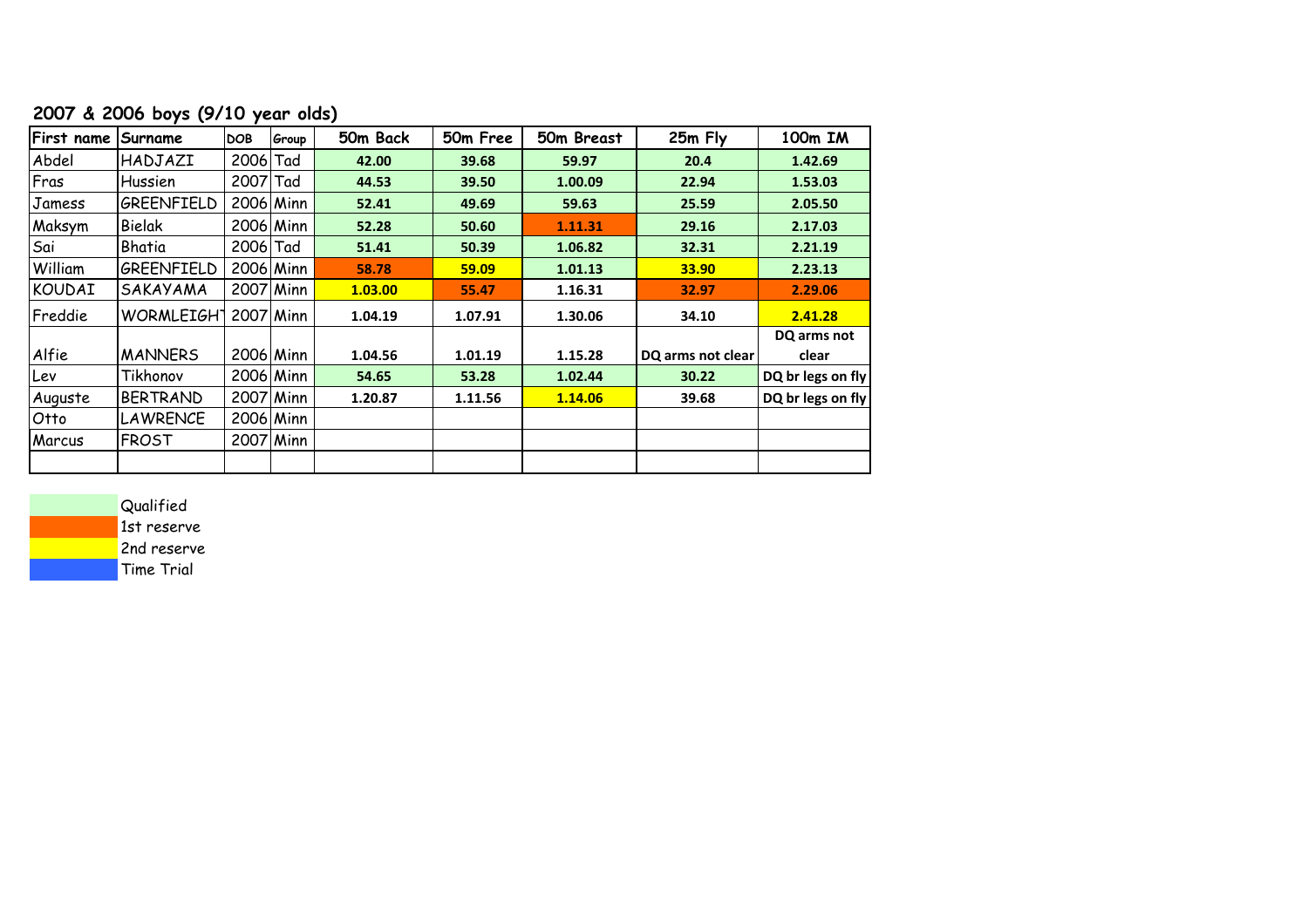## **2005 & 2004 Girls (11 - 12 year old)**

| First name Surname |                         | <b>DOB</b>  | Group        | 100m Back | 100m Free | 100m Breast | 50m Fly    | 100m IM           |
|--------------------|-------------------------|-------------|--------------|-----------|-----------|-------------|------------|-------------------|
| Gwen               | Beetham                 |             | $2004$ Marl  | 1.30.28   | 1.22.50   | 1.50.06     | 49.81      | 1.36.75           |
| Anya               | <b>COUFFON</b>          |             | $2004$ Piran | 1.39.82   | 1.22.56   | 1.53.12     | 49.87      | 1.42.71           |
| Hebe               | <b>WILLIAMS</b>         |             | $2005$ Seal  | 1.47.91   | 1.47.03   | 2.14.82     | 52.91      | 1.45.12           |
| Hettie             | WESTON / RU             |             | $2004$ Herr  | 1.39.75   | 1.37.38   | 2.01.59     | 48.43      | 1.49.97           |
| Eva                | Kynaston                | $2004$ Seal |              | 1.44.53   | 1.40.81   | 2.18.59     | 55.47      | 1.52.56           |
| Hanna              | <b>FACKNEY</b>          | $2005$ Seal |              | 1.59.10   | 1.47.78   | 2.09.05     | 58.00      | 1.57.12           |
| Susie              | <b>PORTER</b>           | $2004$ Seal |              | 1.52.50   | 1.48.12   | 1.59.87     | 57.28      | 1.58.15           |
| Milly              | <b>MCDONAGH</b>         | $2005$ Seal |              | 2.04.12   | 1.51.68   | 1.58.85     | 1.13.22    | 1.59.59           |
| Georgia            | Sitara                  |             | $2005$ Minn  | 1.52.44   | 1.49.19   | 2.24.50     | 1.03.75    | 2.05.03           |
| Sara               | BENDERDOUG 2005 Minn    |             |              | 2.13.15   | 2.05.50   | 2.48.90     | DQ         | 2.24.72           |
| Tayra              | Lopez Tangane 2005 Minn |             |              | 2.16.03   | 2.11.43   | 2.13.68     | 1.17.00    | 2.31.15           |
| Caroline           | HRYCEK / ROB 2005 Herr  |             |              | 1.47.90   | 1.46.38   | 2.06.00     | DQ Br legs | Dq br legs on fly |
| Amelie             | <b>FOLEY</b>            |             | $2005$ Minn  |           |           |             |            |                   |
| Orli               | Duane                   |             | $2005$ Herr  |           |           |             |            |                   |
| Abbie              | <b>STUDD</b>            |             | $2005$ Herr  |           |           |             |            |                   |
| Sophia             | Mitchell                |             | $2005$ Herr  |           |           |             |            |                   |
| Sabah              | <b>SUTERWALLA</b>       | $2004$ Seal |              |           |           |             |            |                   |
| Meghna             | Reddy                   | $2004$ Seal |              |           |           |             |            |                   |
| Maya               | Shah*                   | 2005 Seal   |              |           |           |             |            |                   |
| Sadie              | <b>LAWRENCE</b>         | $2004$ Seal |              |           |           |             |            |                   |
|                    |                         |             |              |           |           |             |            |                   |

**Qualified** 1st reserve 2nd reserve Time Trial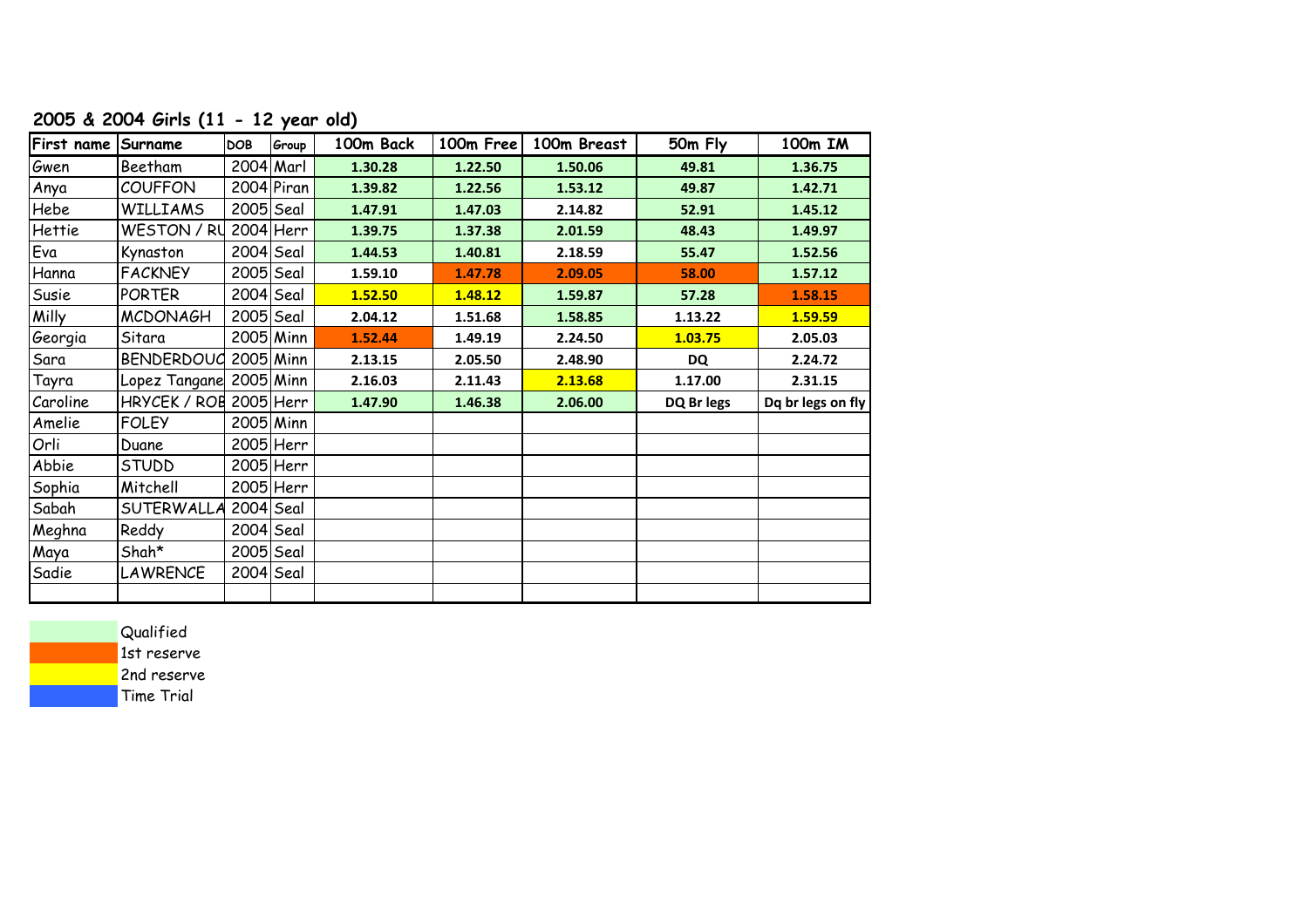### **2005 & 2004 Boys (11 - 12year old)**

| First name Surname |                       | <b>DOB</b>  | Group        | 100m Back | 100m Free | 100m Breast | 50m Fly          | 100m IM     |
|--------------------|-----------------------|-------------|--------------|-----------|-----------|-------------|------------------|-------------|
| Adam               | <b>BOUCHENAF</b>      |             | $2004$ Piran | 1.29.00   | 1.15.93   | 1.42.56     | 42.53            | 1.32.18     |
| Savo               | <b>STOJSAVLJE</b>     |             | $2004$ Seal  | 1.36.66   | 1.27.00   | 1.50.56     | 50.63            | 1.38.59     |
| Kieran             | <b>KENNY</b>          |             | $2005$ Seal  | 1.47.21   | 1.35.78   | 1.50.97     | 56.78            | 1.47.44     |
| Joshua             | De Zoysa              |             | $2004$ Seal  | 1.43.50   | 1.38.84   | 2.08.66     | 54.79            | 1.49.06     |
| Luca               | Francis               |             | 2004 Seal    | 1.43.97   | 1.39.47   | 1.54.22     | 1.00.28          | 1.50.19     |
| Emils              | <b>BIRZGALIS</b>      |             | $2005$ Seal  | 1.43.75   | 1.31.06   | 1.56.93     | 58.87            | 1.52.10     |
| Philippos          | Savvanidis            |             | $2004$ Herr  | 1.40.31   | 1.24.03   | 2.06.47     | 46.96            | 1.52.41     |
| Reagan             | <b>ILUNGA</b>         |             | 2004 Herr    | 1.47.44   | 1.36.15   | 2.03.13     | 58.07            | 1.53.81     |
| Lucas              | Rasmussen*            |             | $2005$ Herr  | 1.52.75   | 1.36.78   | 2.03.82     | 1.06.50          | 1.57.28     |
| Deni               | MEHMEDBASI            | $2005$ Seal |              | 1.41.35   | 1.31.03   | 2.11.75     | 59.78            | 1.57.72     |
| Paul               | YEN PIK SAN(2005 Herr |             |              | 1.54.00   | 1.37.44   | 2.05.34     | DQ false start   | 2.00.56     |
| Jules              | <b>BERTRAND</b>       |             | $2004$ Piran | 1.45.66   | 1.44.16   | 2.17.94     | 57.78            | 2.00.78     |
| Adam               | KRASNODEBS 2005 Herr  |             |              | 1.53.25   | 1.46.69   | 2.03.50     | 1.08.81          | 2.03.00     |
| Sid                | WESTON/RU             |             | $2005$ Herr  | 1.55.78   | 1.47.69   | 2.04.09     | 1.06.44          | 2.07.72     |
| Murray             | <b>LINDSAY</b>        |             | $2005$ Herr  | 1.51.91   | 1.41.15   | 2.10.13     | 1.06.00          | 2.08.06     |
| Michael            | <b>MACCORMAC</b>      |             | $2004$ Herr  | 1.56.91   | 1.57.87   | 2.16.06     | 1.04.59          | 2.08.69     |
| Shehab             | Ahmed                 |             | $2005$ Minn  | 2.15.94   | 2.09.38   | 2.27.87     | 1.19.75          | 2.25.22     |
|                    |                       |             |              |           |           |             |                  | DQ arms not |
| Aleksandar PANOVIC |                       |             | 2005 Herr    | 2.12.00   | 2.20.50   | 2.47.63     | DQ arms not over | over        |
| Elyas              | <b>ISMAILOV</b>       |             | $2004$ Minn  |           |           |             |                  |             |
| Theo               | <b>WEST</b>           |             | 2004 Herr    |           |           |             |                  |             |
| Javier             | ALRAMAHI              |             | 2004 Herr    |           |           |             |                  |             |
| Sam                | McMorran              |             | 2005 Herr    |           |           |             |                  |             |
| Obrad              | Kuzmanovic / B        | 2005 Tad    |              |           |           |             |                  |             |
|                    |                       |             |              |           |           |             |                  |             |

**Qualified** 

1st reserve

2nd reserve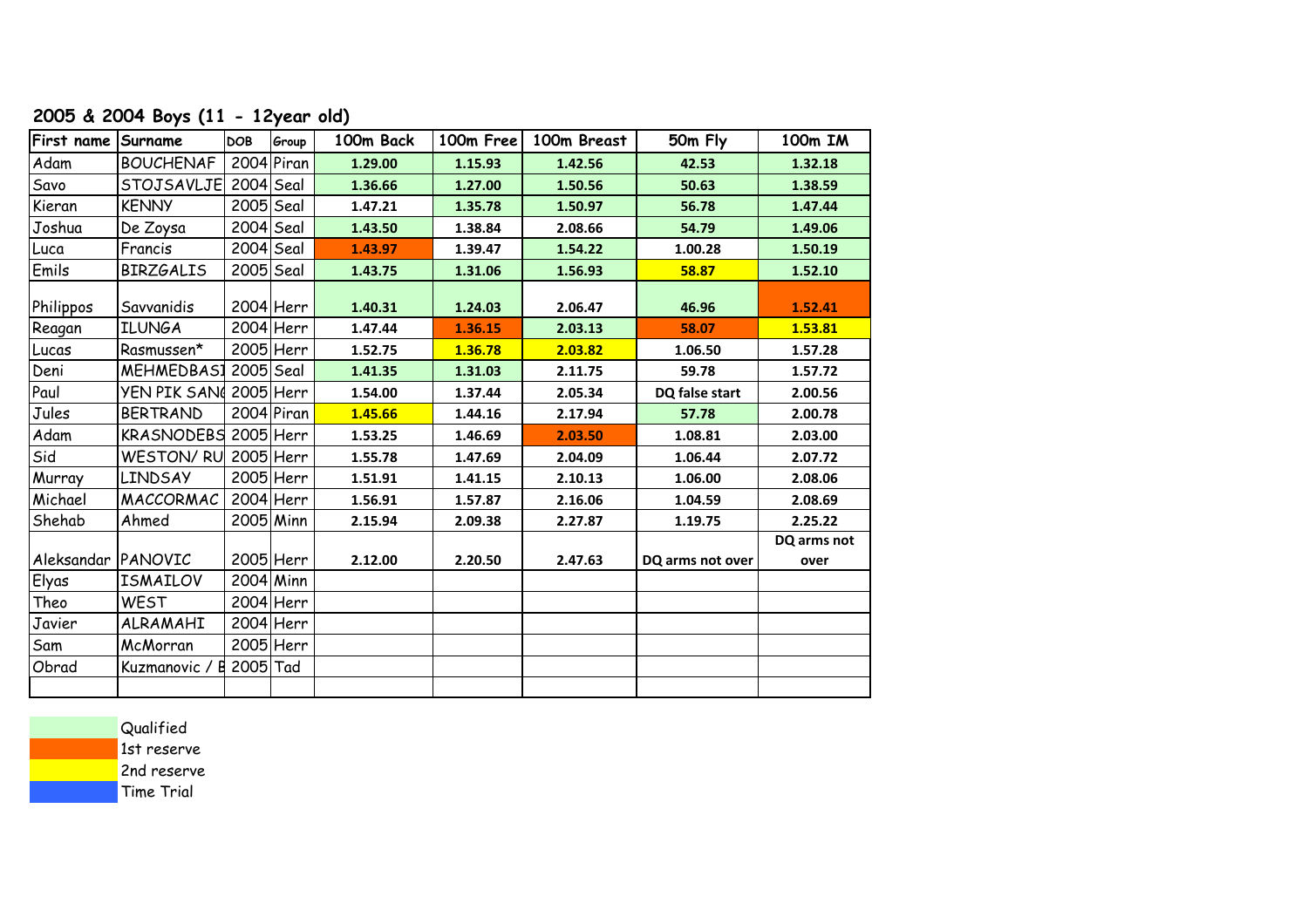## **2003 & 2002 Girls (13 - 14 year olds)**

| First name Surname |                         | <b>DOB</b> | Group        | 100m Back | 100m Free | 100m Breast | 100m Fly   | 100m IM |
|--------------------|-------------------------|------------|--------------|-----------|-----------|-------------|------------|---------|
| Iman               | ADZAJLIC                |            | $2002$ Piran | 1.39.10   | 1.12.24   | 1.45.88     | <b>DNS</b> | 1.24.35 |
| Misuzu             | Furuhashi               |            | 2002 Marl    | 1.30.25   | 1.13.57   | 1.48.37     | 1.35.90    | 1.28.19 |
| Nellie             | Hodgson                 |            | $2003$ Marl  | 1.26.47   | 1.15.78   | 1.36.47     | 1.31.41    | 1.30.84 |
| Zuzanna            | <b>BIADALA</b>          |            | 2003 Marl    | 1.32.50   | 1.19.50   | 1.49.69     | 1.51.34    | 1.34.48 |
| Sofia              | STRELTSOVA              |            | $2003$ Piran | 1.38.25   | 1.19.03   | 1.43.68     | 1.41.12    | 1.34.94 |
| Dunja              | LACMANOVIC 2002 Piran   |            |              | 1.34.46   | 1.38.81   | 1.49.06     | 1.57.00    | 1.39.53 |
| Anaiya             | <b>THAKORE</b>          |            | $2003$ Piran | 1.37.57   | 1.26.72   | 1.51.37     | 1.57.22    | 1.41.50 |
| Olga               | <b>NIARCHOU</b>         |            | $2003$ Piran | 1.39.40   | 1.34.06   | 1.45.88     | 1.53.85    | 1.42.66 |
| Alexandra          | <b>OSBORNE</b>          |            | $2003$ Seal  | 1.36.84   | 1.35.34   | 1.53.78     | <b>DNS</b> | 1.44.41 |
| Nell               | Myers                   |            | $2002$ Piran | 1.31.03   | 1.30.91   | 2.01.91     | 1.53.65    | 1.45.81 |
| Konstantina PSARRI |                         |            | $2003$ Piran | 1.39.53   | 1.28.72   | 2.00.65     | 2.03.66    | 1.48.50 |
| Bo                 | <b>WILLIAMS</b>         |            | $2003$ Seal  | 1.57.50   | 1.41.50   | 2.00.19     | <b>DNS</b> | 1.51.34 |
| Rugile             | Macyte (Macys           |            | $2002$ Herr  | 1.50.22   | 1.40.00   | 2.10.25     | <b>DNS</b> | 1.57.12 |
| Danae              | Savvanidis              |            | $2003$ Minn  | 1.52.66   | 1.38.59   | 2.16.56     | <b>DNS</b> | 1.57.13 |
| NICOLA             | Beben/Jama              |            | $2003$ Minn  | 1.54.60   | 1.50.75   | 2.07.81     | <b>DNS</b> | 2.09.50 |
| Bhavya             | <b>BISHT</b>            |            | $2003$ Minn  | 2.24.22   | 2.23.50   | 2.26.00     | <b>DNS</b> | 2.25.25 |
| Marianne           | ROSSANO*                |            | $2002$ Minn  |           |           |             |            |         |
| Maria              | Krasnodebska            |            | $2003$ Herr  |           |           |             |            |         |
| Nell               | <b>WILKINS</b>          |            | $2003$ Seal  |           |           |             |            |         |
| Hannah             | GRANGE*                 |            | 2002 Seal    |           |           |             |            |         |
| Charlotte          | Wan                     |            | $2003$ Seal  |           |           |             |            |         |
| <b>Ines</b>        | Mackenzie-Har 2002 Seal |            |              |           |           |             |            |         |
| Lucy               | Phillips                |            | $2003$ Seal  |           |           |             |            |         |
| Jemima             | Price                   |            | $2003$ Piran |           |           |             |            |         |
| Isabel             | Jansen*                 |            | 2002 Marl    |           |           |             |            |         |
|                    |                         |            |              |           |           |             |            |         |
|                    | $\sim$ 1.00 $\pm$       |            |              |           |           |             |            |         |

**Qualified** 

1st reserve

2nd reserve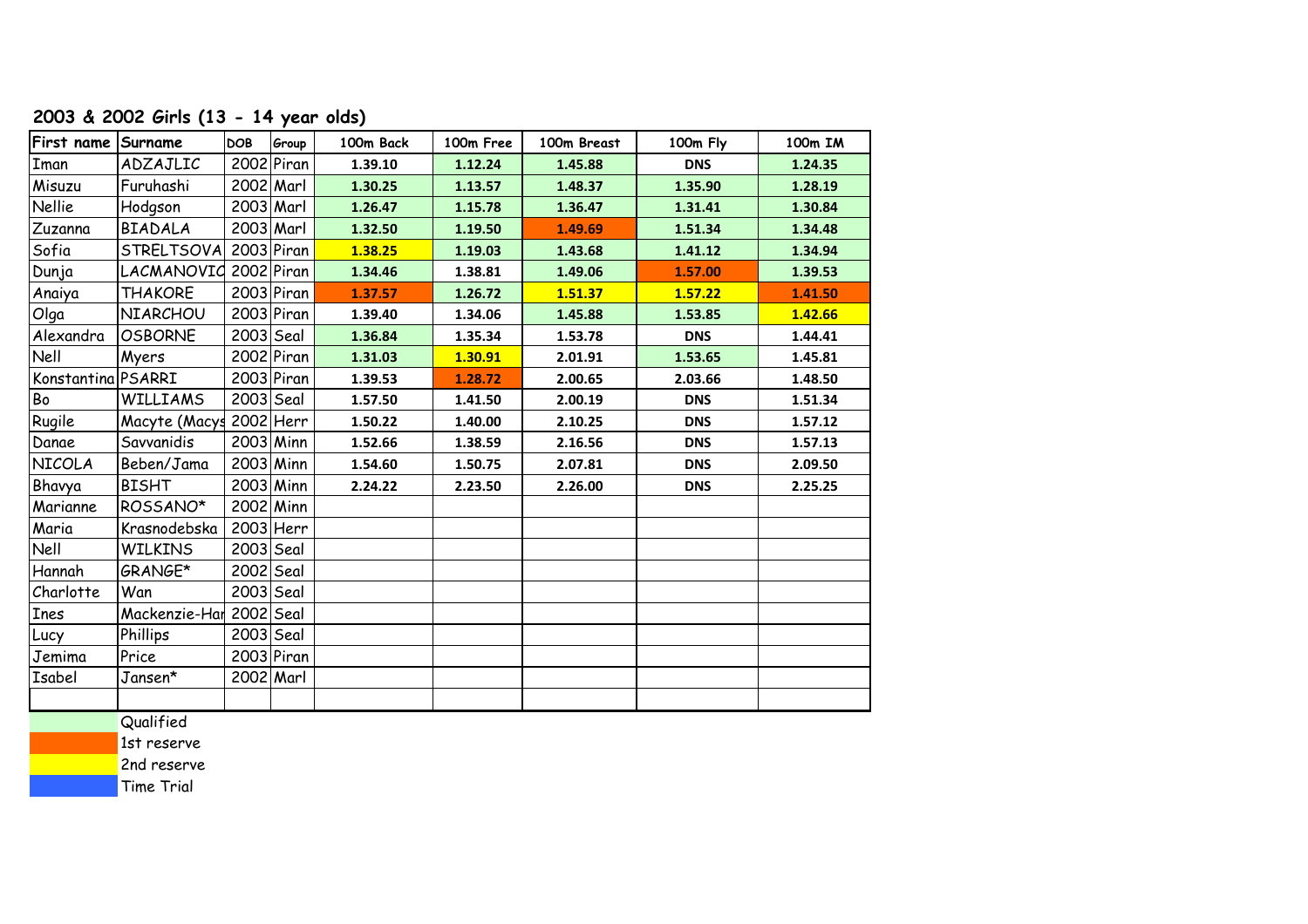## **2003 & 2002 Boys (13 - 14 year olds)**

| First name Surname |                   | <b>DOB</b>  | Group        | 100m Back         | 100m Free | 100m Breast     | 100m Fly   | 100m IM    |
|--------------------|-------------------|-------------|--------------|-------------------|-----------|-----------------|------------|------------|
| Zeyad              | Hussien           | $2002$ Marl |              | 1.28.35           | 1.09.57   | 1.38.78         | 1.21.00    | 1.24.90    |
| James              | Osborne           |             | $2002$ Marl  | 1.27.03           | 1.16.47   | 1.48.09         | 1.37.59    | 1.27.78    |
| Luca               | Freudenberg*      |             | $2002$ Piran | 1.38.22           | 1.19.81   | 1.35.00         | DQ BR legs | 1.28.40    |
| Bailey             | <b>FACKNEY</b>    |             | $2002$ Piran | 1.24.10           | 1.19.69   | 1.40.38         | 1.48.06    | 1.29.96    |
| Julian             | De Zoysa*         |             | $2002$ Piran | 1.34.25           | 1.27.47   | 1.47.63         | 1.42.15    | 1.36.60    |
| Jacek              | Krynski           |             | $2003$ Piran | 1.31.40           | 1.22.91   | 1.48.25         | 1.52.65    | 1.37.03    |
| Luca               | Savoia            |             | $2003$ Herr  | 1.40.06           | 1.32.90   | 1.54.16         | <b>DNS</b> | 1.46.46    |
| Chidi              | Obiamiwe          |             | $2003$ Herr  | 1.44.60           | 1.25.28   | 2.02.03         | <b>DNS</b> | 1.47.06    |
| Luka               | VRLJIC            |             | $2003$ Seal  | 1.56.07           | 1.34.54   | 2.01.47         | <b>DNS</b> | 1.55.66    |
| Leo                | VELAGIC           |             | 2002 Herr    | 1.52.00           | 1.52.38   | 2.10.47         | <b>DNS</b> | 2.09.97    |
| Aidan              | <b>SEMIC</b>      |             | 2003 Herr    | 2.12.69           | 1.46.03   | 2.15.40         | <b>DNS</b> | 2.16.18    |
| David              | Hunt              |             | $2003$ Minn  | 2.05.22           | 1.51.97   | 2.32.90         | <b>DNS</b> | 2.19.34    |
| Timmi              | <b>LAMBOURNE</b>  | $2003$ Seal |              | 1.45.63           | 1.40.03   | 2.03.81         | <b>DNS</b> | <b>DNS</b> |
| <b>Ilias</b>       | <b>BOURAS/SEY</b> |             | $2003$ Minn  | DQ lane rope pull | 2.07.22   | DQ 1 hand touch | <b>DNS</b> | <b>DNS</b> |
| Luka               | SANADER           |             | $2003$ Seal  | 2.00.35           | 1.38.71   | 2.13.27         | <b>DNS</b> | z          |
| Kees               | Oele              |             | 2003 Herr    |                   |           |                 |            |            |
| Orestis            | <b>GIASAFAKIS</b> |             | $2003$ Herr  |                   |           |                 |            |            |
| Sebastian          | McMorran          |             | $2003$ Herr  |                   |           |                 |            |            |
| James              | <b>FOLEY</b>      |             | $2002$ Piran |                   |           |                 |            |            |
| Edward             | <b>BUCKLE</b>     |             | $2003$ Piran |                   |           |                 |            |            |
| Charles            | Close             |             | $2003$ Piran |                   |           |                 |            |            |
|                    |                   |             |              |                   |           |                 |            |            |

**Qualified** 

1st reserve

2nd reserve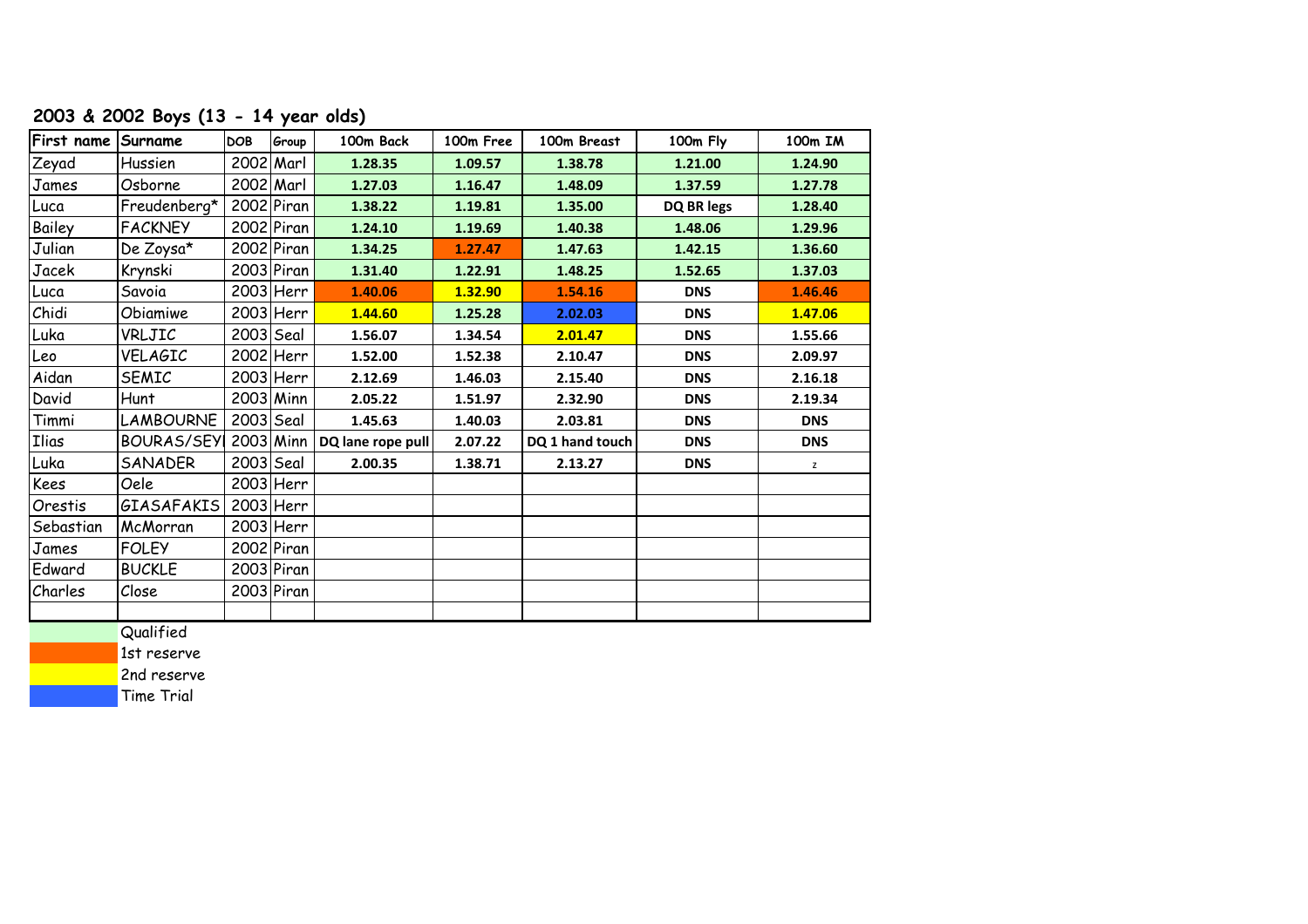| First name Surname |                         | <b>DOB</b> | Group        | 100m Back | 100m Free | 100m Breast | 100m Fly   | 100m IM    |
|--------------------|-------------------------|------------|--------------|-----------|-----------|-------------|------------|------------|
| Agatka             | Krynska                 |            | $2000$ Marl  | 1.19.00   | 1.09.72   | 1.36.38     | 1.20.63    | 1.22.12    |
| Feia               | <b>STARKEY</b>          |            | $2001$ Marl  | 1.21.97   | 1.13.71   | 1.36.11     | 1.25.34    | 1.23.40    |
| Margaux            | Couffon                 |            | $2001$ Marl  | 1.25.03   | 1.12.25   | 1.34.75     | 1.32.62    | 1.26.12    |
| Chloe              | <b>KORN</b>             |            | 2000 Marl    | 1.24.50   | 1.10.25   | 1.37.19     | 1.36.28    | 1.27.19    |
| Eirini             | <b>PSARRI</b>           |            | $2001$ Marl  | 1.23.31   | 1.13.59   | 1.47.63     | 1.38.56    | 1.28.47    |
| Helena             | PAPWORTH                |            | 1998 Marl    | 1.24.09   | 1.13.74   | 1.45.78     | <b>DNS</b> | 1.28.94    |
| Juliet             | CRAIG                   |            | 1999 Marl    | 1.31.35   | 1.17.97   | 1.36.75     | 1.41.47    | 1.29.00    |
| Leah               | <b>KELLY</b>            |            | $2001$ Marl  | 1.26.28   | 1.18.07   | 1.48.78     | 1.36.47    | 1.29.47    |
| Maya               | Forster                 |            | 1999 Marl    | 1.30.16   | 1.16.97   | 1.52.34     | 1.30.63    | 1.31.72    |
| Esme               | Stewart                 |            | 1999 Marl    | 1.26.10   | 1.17.65   | 1.46.84     | <b>DNS</b> | 1.32.22    |
| Uma                | Shah                    |            | 2001 Piran   | 1.35.47   | 1.25.53   | 1.45.15     | 1.59.88    | 1.38.34    |
| <b>Zhina</b>       | KIMIACHI                |            | $2001$ Seal  | 1.46.28   | 1.35.36   | 1.58.76     | 1.58.46    | 1.49.50    |
| Lily               | <b>HUNT</b>             |            | $2001$ Seal  | 1.55.44   | 1.41.97   | 2.09.06     | <b>DNS</b> | 1.54.03    |
| Andrea             | BOGOEVSKA*              |            | $2000$ Herr  | 2.04.37   | 1.45.28   | 2.18.97     | <b>DNS</b> | 2.08.39    |
| Karolina           | <b>GORSKA</b>           |            | $2000$ Herr  | 2.05.59   | 1.46.21   | 2.13.97     | <b>DNS</b> | 2.09.28    |
| Isabelle           | <b>MILLER</b>           |            | 2000 Marl    | 1.17.44   | 1.14.28   | <b>DNS</b>  | 1.20.47    | <b>DNS</b> |
| Sara               | SOLIMAN                 |            | $2001$ Marl  | 1.25.50   | 1.20.10   | 1.46.19     |            |            |
| Louisa             | Traxler                 |            | $2000$ Herr  |           |           |             |            |            |
| Georgia            | <b>Botsis</b>           |            | $2001$ Herr  |           |           |             |            |            |
| Rugile             | Skemaite (Ske 1998 Seal |            |              |           |           |             |            |            |
| Amelia             | Massey                  |            | $2001$ Seal  |           |           |             |            |            |
| Honor              | Price                   |            | $2001$ Piran |           |           |             |            |            |
| Ella               | <b>MORTIMER</b>         |            | $2001$ Piran |           |           |             |            |            |
| Rudi               | Barrington              |            | $2001$ Piran |           |           |             |            |            |
| Olga               | MARIN-GAND 2000 Marl    |            |              |           |           |             |            |            |
| Elizabeth          | Jansen                  |            | $2001$ Marl  |           |           |             |            |            |
| Clare              | Jansen                  |            | 1997 Marl    |           |           |             |            |            |
|                    |                         |            |              |           |           |             |            |            |
|                    |                         |            |              |           |           |             |            |            |

#### **2001 & over Girls (15 & over year olds)**

**Qualified** 

1st reserve

2nd reserve